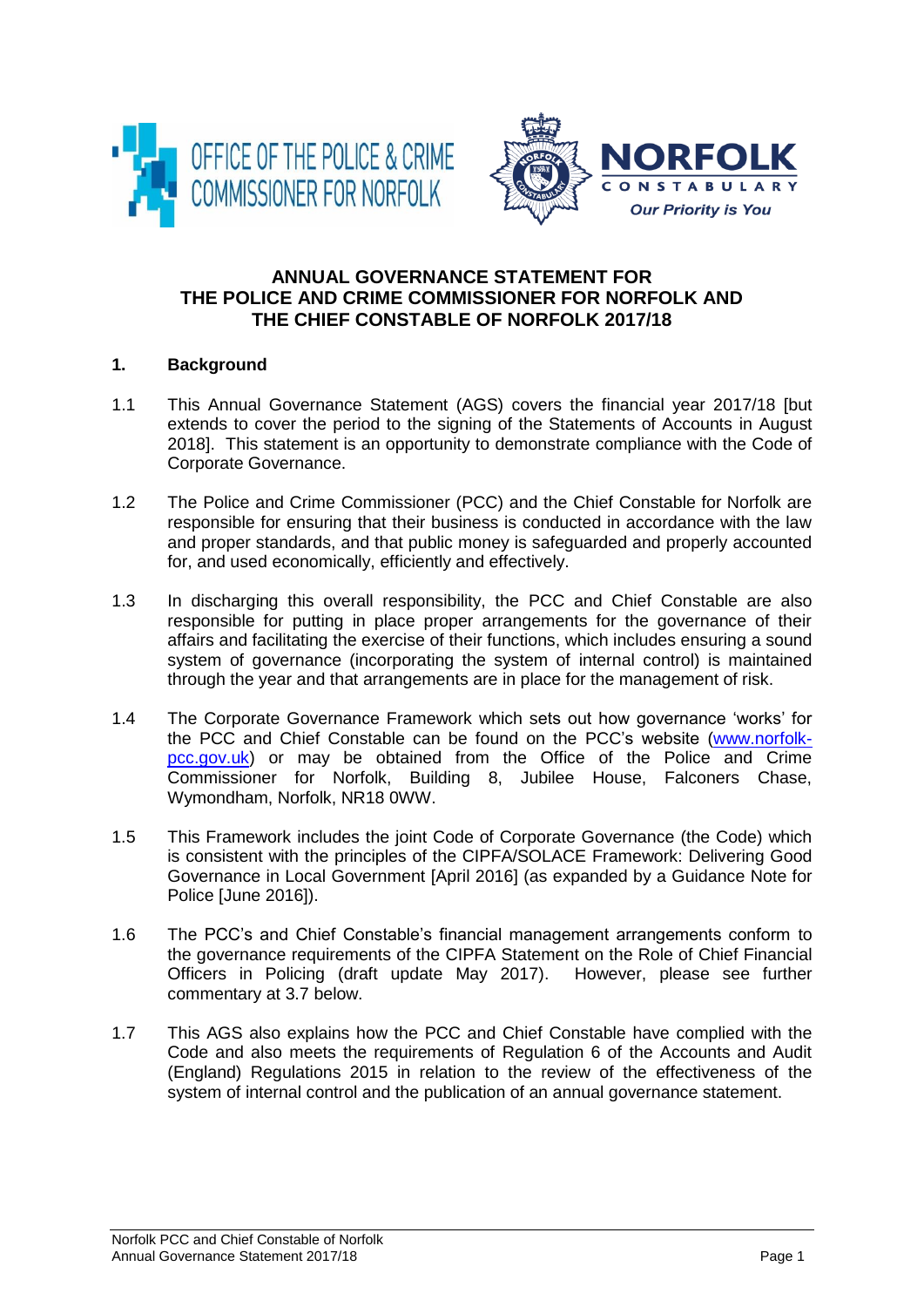## **2. The Purpose of the Governance Framework**

- 2.1 The governance framework comprises the systems and processes and culture and values by which the PCC and Chief Constable are directed and controlled, and the activities through which they account to and engage with the community. It enables the PCC and Chief Constable to monitor the achievement of their strategic objectives and to consider whether those objectives have led to the timely delivery of appropriate, cost-effective services, including achieving value for money.
- 2.2 The system of internal control is a significant part of that framework and is designed to manage risk to a reasonable level. It cannot eliminate all risk of failure to achieve policies, aims and objectives; it can therefore only provide reasonable and not absolute assurance of effectiveness. The system of internal control is based on an ongoing process designed to identify and prioritise the risks to the achievement of the PCC's and Chief Constable's policies, aims and objectives, to evaluate the likelihood of those risks being realised and the impact should they be realised, and to manage them effectively, efficiently and economically.
- 2.3 However, good governance is not only about processes, rules and procedures. The governance framework should be applied in a way which also demonstrates the spirit and ethos of good governance. Shared values which are integrated into the culture of an organisation and are reflected in behaviour and policy are essential hallmarks of good governance.

#### **3. The Governance Framework**

- 3.1 The Chief Constable is responsible for operational policing matters, the direction and control of police officers and police staff, and for putting in place proper arrangements for the governance of the Constabulary. The PCC is required to hold the Chief Constable to account for the exercise of those functions and those of the persons under the Chief Constable's direction and control. It therefore follows that the Commissioner must satisfy himself that the Constabulary has appropriate mechanisms in place for the maintenance of good governance, and that these operate in practice.
- 3.2 The PCC has adopted a Corporate Governance Framework (including the Code of Corporate Governance) and a Scheme of Governance and Consent which includes Financial Regulations and Contract Standing Orders. These are reviewed periodically in accordance with requirements.
- 3.3 The governance framework has been in place throughout the financial year 2017/18 (ending 31 March 2018) and [up to the date of the approval of the Statements of Accounts].
- 3.4 The key elements of the systems and processes that comprise the PCC's and Chief Constable's governance arrangements and how these adhere to the seven principles in the Code are set out below:-

#### **Principle A – Behaving with integrity, demonstrating strong commitment to ethical values, and respecting the rule of law.**

3.5 The Police Code of Ethics, produced by the College of Policing, describes the principles that every member of the policing profession in England and Wales is expected to uphold and the standards of behaviour they are expected to meet. This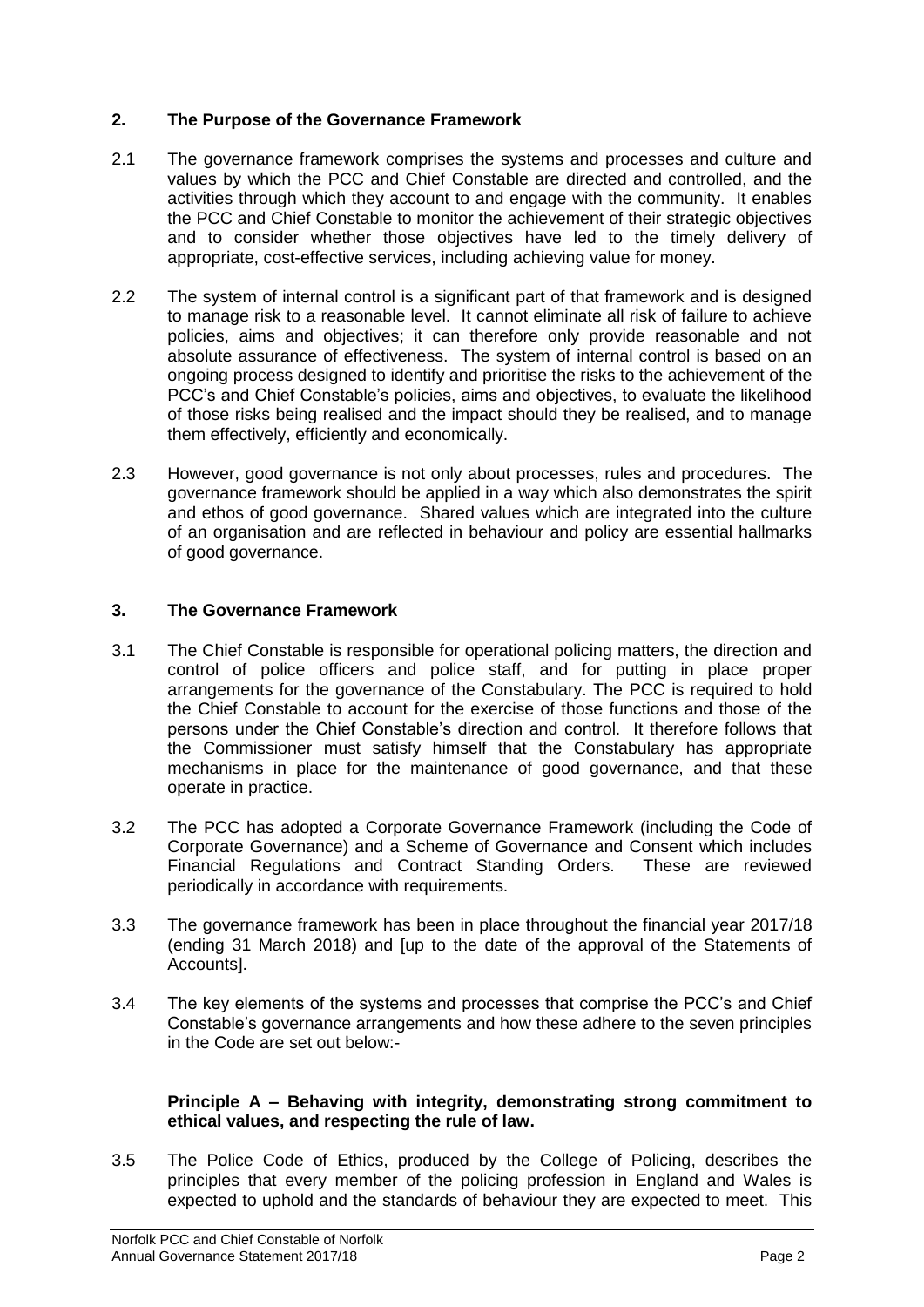Code applies to all those who work for the Constabulary, be they police officers, employees, contractors or volunteers. Staffs have been made aware of the Code of Ethics and its implications. Policies, procedures and training products are reviewed in line with the Code and it is central to decision making using the National Decision Making Model. Where there are breaches of the Code of Ethics or the Standards of Professional Behaviour there is a positive duty to report these matters. The Joint Professional Standards Department receives such reports and these are investigated appropriately and in accordance with Police Regulations. A Code of Conduct based on the Code has also been adopted by the PCC and staff of the OPCC.

- 3.6 Formal policies also exist in respect of whistle blowing, public complaints, anti-fraud and corruption, declaration of business interests, gifts, loans and hospitality and disclosable associations. An Ethics Committee has been established to enable staff to raise for consideration ethical issues affecting the Constabulary to enable further improvement in the transparency, professionalism and ethical approach of staff, policies and procedures to such issues. A joint Integrity Board has also been established with the aim of securing the internal confidence of staff and officers in the fair application of policy and process in matters of integrity and ethics and to ensure that the organisations manage risk and learn from cases to improve the service provided. (Inserted by Gemma)
- 3.7 Since 1st April 2014 the Norfolk PCC's Chief Financial Officer (CFO) has acted in a dual capacity (as Section 151 officer) for both the Norfolk PCC and the Chief Constable. The CIPFA Code says that some PCCs and Chief Constables have agreed locally to combine the two CFO posts and designate a single officer. It also says that whilst this arrangement may be regarded as a pragmatic and cost saving solution, it is essential that the potential risks are recognised and that the governance framework is structured in a way that accommodates and responds to any compromises which might arise. The guidance confirms that combined CFO arrangements do not contravene the provisions of the Police Reform and Social Responsibility 2011 Act. The local arrangements have been considered by the Audit Committee and appropriate safeguards put into place.

## **Principle B - Ensuring openness and comprehensive stakeholder engagement**

- 3.8 The PCC's website contains details of the meetings the PCC holds with the public, partners, Chief Constable, Audit Committee and Police and Crime Panel. Agendas, reports and minutes are available for public scrutiny where appropriate and social and digital media are frequently used to inform people unable to attend and to summarise meetings and key decisions.
- 3.9 The Constabulary offers regular, direct updates via its social and digital channels including Twitter, Facebook, the force website, and indirectly via the local media. In addition, members of the public can sign up to the free Police Connect service to receive details of local crimes, initiatives and engagement opportunities via e-mail, voicemail or text.
- 3.10 The Constabulary Community Engagement Strategy sets out how the Constabulary will effectively engage with the residents of Norfolk in accordance with Section 34 of the Police Reform and Social Responsibility Act 2011. Key aims include actively engaging with the public, using digital technology to reach a wider audience, ensuring officers and staffs have a clear understanding of expectations, working with partners, and acting on feedback to ensure we meet needs and requirements. Seven Community Engagement Officers have been appointed to each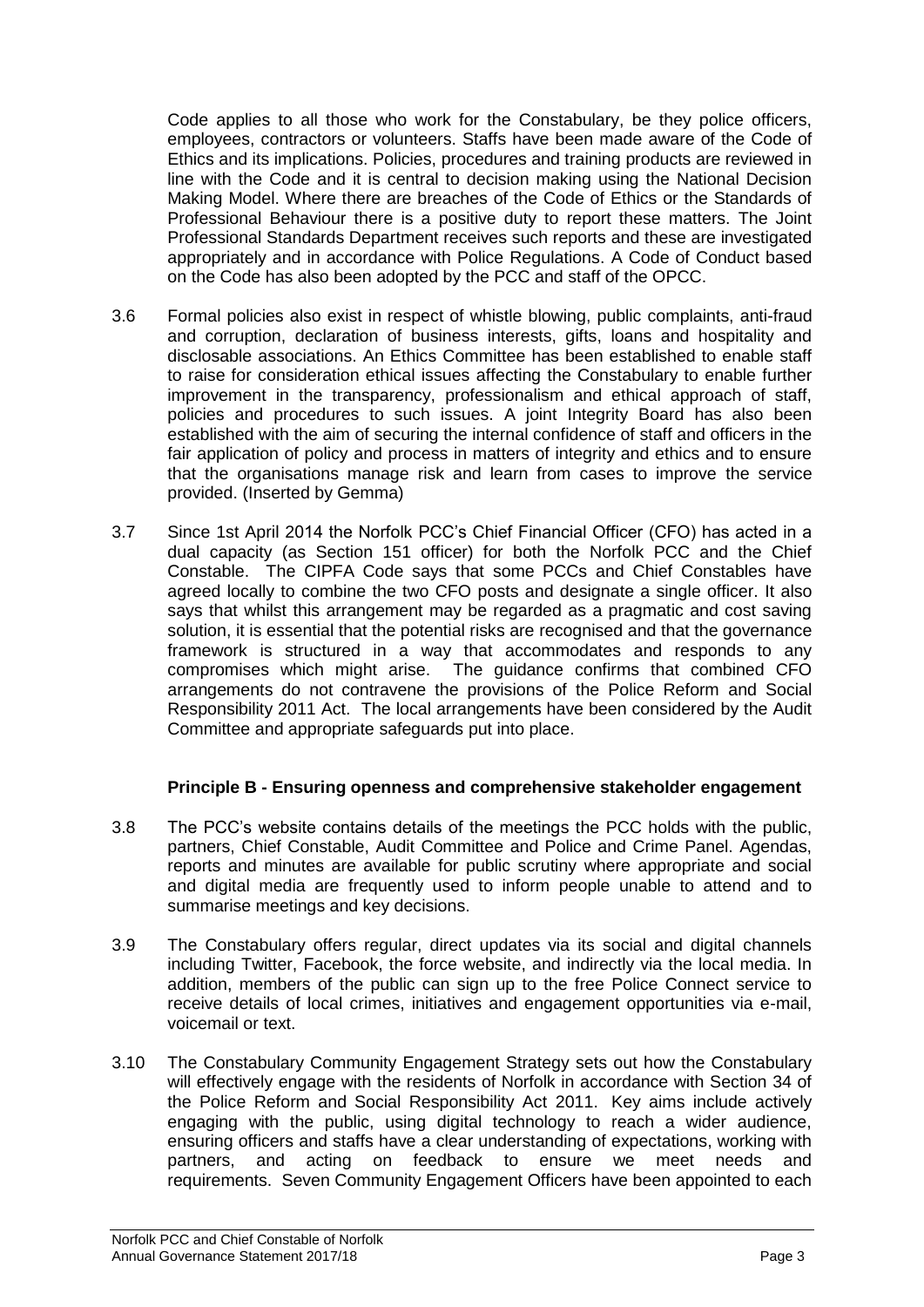of the policing districts within the county and are using social media in a number of different ways to communicate effectively with the public.

- 3.11 Representatives of the PCC attend meetings regularly to ensure that the arrangements the Constabulary has in place are effective. The PCC's Office (OPCC) also has its own Communications and Engagement Strategy setting out how it will obtain the views of the community and victims of crime regarding policing. This was updated for 2016-2020. The OPCC has recently appointed a Consultation and Engagement Officer to review, develop and deliver its engagement activities and oversee delivery of its overarching Strategy.
- 3.12 The PCC held a countywide budget consultation asking Norfolk people whether they agreed to a 2% precept rise for 2017/18. More than 2,200 people responded with 76% in favour of a rise. Key partners were also consulted. The PCC holds regular public meetings (Police Accountability Forum) to hold the Chief Constable to account.
- 3.13 The PCC has established a Victims' Panel which is enabling him to consult directly with victims on a wide range of subjects and issues. The OPCC manages a key independent advisory panel, the Independent Advisory Group (IAG).
- 3.14 The Constabulary measures the satisfaction of service users through the use of victim surveys and reports to the Office of the PCC on levels of satisfaction as one of the agreed Police and Crime Objectives.
- 3.15 Norfolk Constabulary collaborates extensively with Suffolk Constabulary as it has done since 2008. This formal collaboration is across a range of services including operational policing and back office functions. The PCC is required to give approval to collaborative opportunities before they can commence. The PCCs of Norfolk and Suffolk meet during the year along with the Chief Constables to consider issues impacting on the organisations and to discharge the governance responsibilities between Norfolk and Suffolk. In addition to this there are governance arrangements that cover operational managers and Chief Officers. The main drivers have been to maintain the effectiveness of operational and organisational support and to drive out savings through economies of scale and efficiencies in order to protect front line resources wherever possible.
- 3.16 There are also services that are subject to ongoing regional collaboration. A Seven Force Strategic Collaboration Programme has been established (this is essentially the three strategic collaborations of Norfolk/Suffolk, Kent/Essex and Bedfordshire/Cambridgeshire/Hertfordshire) with a mission to develop options for wider collaboration in order to make efficiencies and drive out further savings. The programme is governed jointly by the seven PCCs and seven Chief Constables.

#### **Principle C - Defining outcomes in terms of sustainable economic, social and environmental benefits**

3.17 Following his arrival in May 2016, the PCC has consulted widely on his Police and Crime Plan (2016/20) and this was published in March 2017. The Plan sets out seven core priorities for Norfolk and outlines the PCC's vision for tackling and preventing crime, protecting the most vulnerable and supporting victims.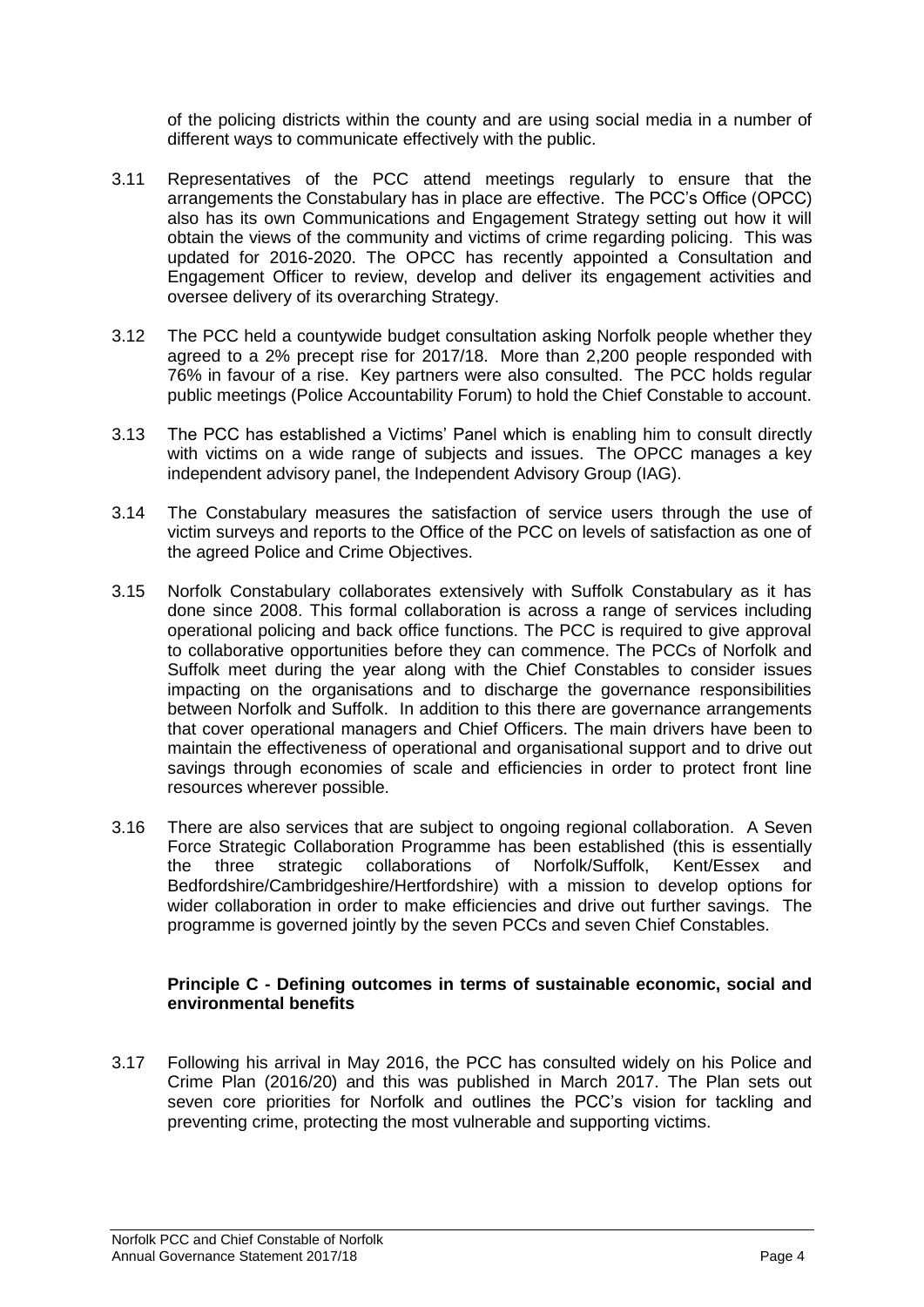The seven priorities are:-

- Increase visible policing
- Support rural communities
- Improve road safety
- Prevent offending
- Support victims and reduce vulnerability
- Deliver a modern, innovative service
- Good stewardship of taxpayers' money.
- 3.18 The Plan is monitored through two public forums:
	- The Police Accountability Forum where the Chief Constable is held to account by the PCC for delivery against the Police and Crime Plan.
	- The Norfolk Police and Crime Panel where the PCC is held to account by the Panel for delivery against the Police and Crime Plan.

All of these performance reports are published on the OPCCN website <https://www.norfolk-pcc.gov.uk/police-accountability-forum/> and the Police and Crime Panel section of the Norfolk County Council website. [https://www.norfolk.gov.uk/what-we-do-and-how-we-work/policy-performance-and](https://www.norfolk.gov.uk/what-we-do-and-how-we-work/policy-performance-and-partnerships/partnerships/crime-and-disorder-partnerships/police-and-crime-panel)[partnerships/partnerships/crime-and-disorder-partnerships/police-and-crime-panel](https://www.norfolk.gov.uk/what-we-do-and-how-we-work/policy-performance-and-partnerships/partnerships/crime-and-disorder-partnerships/police-and-crime-panel)

- 3.19 There is a co-ordinated process for strategic and medium-term financial planning (MTFP) that uses Outcome Based Budgeting principles (OBB).. The budget for 2017/18 was set by the PCC based on a 'cash level' government funding settlement. The ability to maintain direct funding at 'cash level' was dependant on the precept being increased by 2% and as a result, the PCC recommended this increase and this was supported by the Police and Crime Panel. With funding the same in cash terms (as in 2016/17), budget reductions were required to finance pay awards, price inflation and service pressures over the medium term. The work involved in preparing the budget and the MTFP requires close liaison with operational staff and budget managers followed by a detailed process of scrutiny and challenge by Chief Officers in order to ensure that the MTFP can finance the strategic aims of the Constabulary and the PCC.
- 3.20 There is a clearly defined corporate performance management framework. Objectives and key performance indicators are established and monitored both at a corporate and local level. Regular reports are made to senior managers, the Command Team and to the Commissioner on performance against objectives. This includes detailed analysis and scrutiny of performance and compares performance against the most similar family of forces.
- 3.21 Proposals for collaboration go through a detailed process, designed to ensure that all options are considered and that all parties can sign up to formal agreements in the knowledge that future policy, performance and resource levels are recognised at the offset. Dedicated resources are in place to support those units subject to Norfolk / Suffolk collaboration, including the formulation of detailed business cases. The business cases are subject to review by senior officers and the Joint Chief Officer Teams of the two constabularies. Proposals are further discussed before final sign off by the two PCCs. This is underpinned by formal agreements covering the legal aspects of collaboration. A similar process applies to regional proposals.
- 3.22 A Programme Management Office oversee the planning, implementation and delivery of Norfolk and Suffolk Constabularies' overarching change programme in accordance with the two force's strategic priorities and reports upwards via the Joint Strategic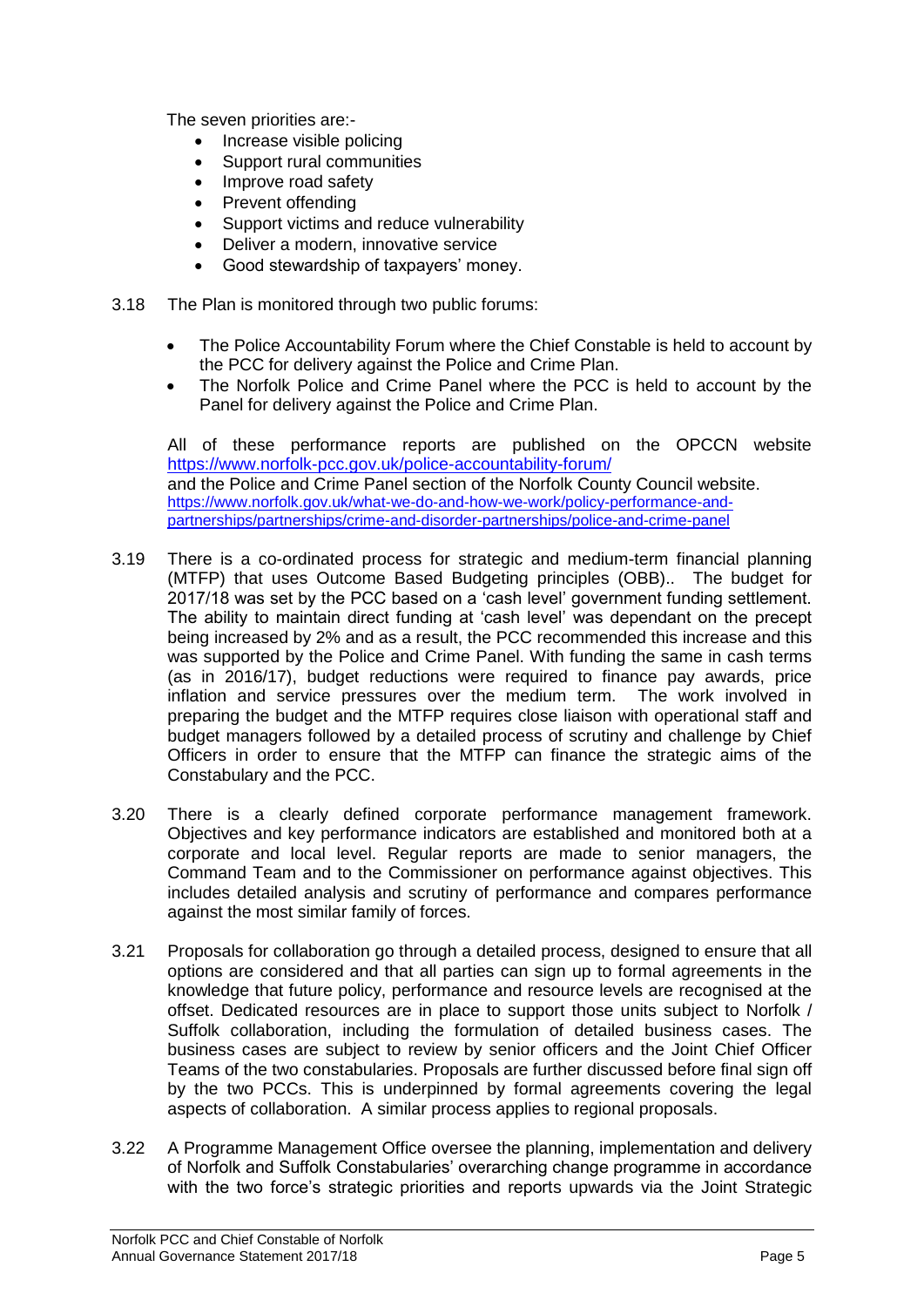Planning and Monitoring Board meeting into a Joint Norfolk and Suffolk Chief Officer Team.

### **Principle D - Determining the interventions necessary to optimise the achievement of the intended outcomes**

- 3.23 Norfolk and Suffolk Constabularies gather data and intelligence from a range of sources to produce an annual Strategic Assessment. The Strategic Assessment takes into account all relevant internal and external factors that might impact upon policing, crime and disorder at county and local level, highlighting emerging issues, risks and threats. The 2017 Strategic Assessment expanded on that completed in 2016 and looked at the operational threats Norfolk and Suffolk constabularies face in the context of capacity and capability. One key difference was that the 2017 document included an organisational threat assessment – using outcome based budgeting, this section looks at how the constabularies could review internal processes and structures, such as overtime and sickness management, to make financial savings and improve efficiencies. All operational issues are risk assessed using the nationally recognised Management of Risk in Law Enforcement (MoRiLE) framework The Strategic Assessment is then used to inform the development and review of the Police and Crime Plans and the local policing plans and performance frameworks. It also leads to the setting of the Operational Control Strategy for which there are identified strategic leads for each theme area. Partners are consulted in the development of the Strategic Assessment and the final document is also shared with them to help aid their decision making and planning.
- 3.24 The Constabulary also undertakes strategic analysis in the form of Strategic Profiles. Where relevant, these are produced jointly for Norfolk and Suffolk, highlighting any cross force and single force issues. The profiles cover a range of strategic crime and thematic topics, including some looking at organisational issues such as sickness and absence management and overtime. They provide a comprehensive account of the topic, taking into consideration any existing research or 'what works' evidence to inform strategic and tactical action plans and decision making. Partnership data is utilised wherever possible and consultation is also undertaken with stakeholders outside of policing as a key part of the process to ensure they are widely informed. These strategic profiles are used to inform the overall Strategic Assessment.
- 3.25 The Joint Performance and Analysis Department (JPAD) undertakes analysis, research, consultation and improvement and evaluation activity across the Constabulary. The collaboration of these distinct areas of business within one department allows for more informed analysis to take place which could relate to any part of the organisation, whether operational or organisational. This collaboration also results in the greater use of a variety of techniques to aid tactical and strategic decision making and to formulate problem solving approaches. The department seeks to use an evidenced based approach to its work ensuring that the best available evidence regarding 'what works' is considered as part of the Constabulary's problem solving activity and evaluations are conducted to ensure lessons are learnt and successes identified.
- 3.26 The department produces analytical work to support a number of forums and groups, including the Tasking and Co-ordination Group meetings and Performance and Accountability meetings, delivering strategic and tactical products which facilitate forward resource planning and the identification and management of threat, risk and harm, thereby minimising costs to the organisation. The department supports the Constabulary in meeting its statutory and legislative requirements regarding information and data provision including the Annual Data Returns as set out by the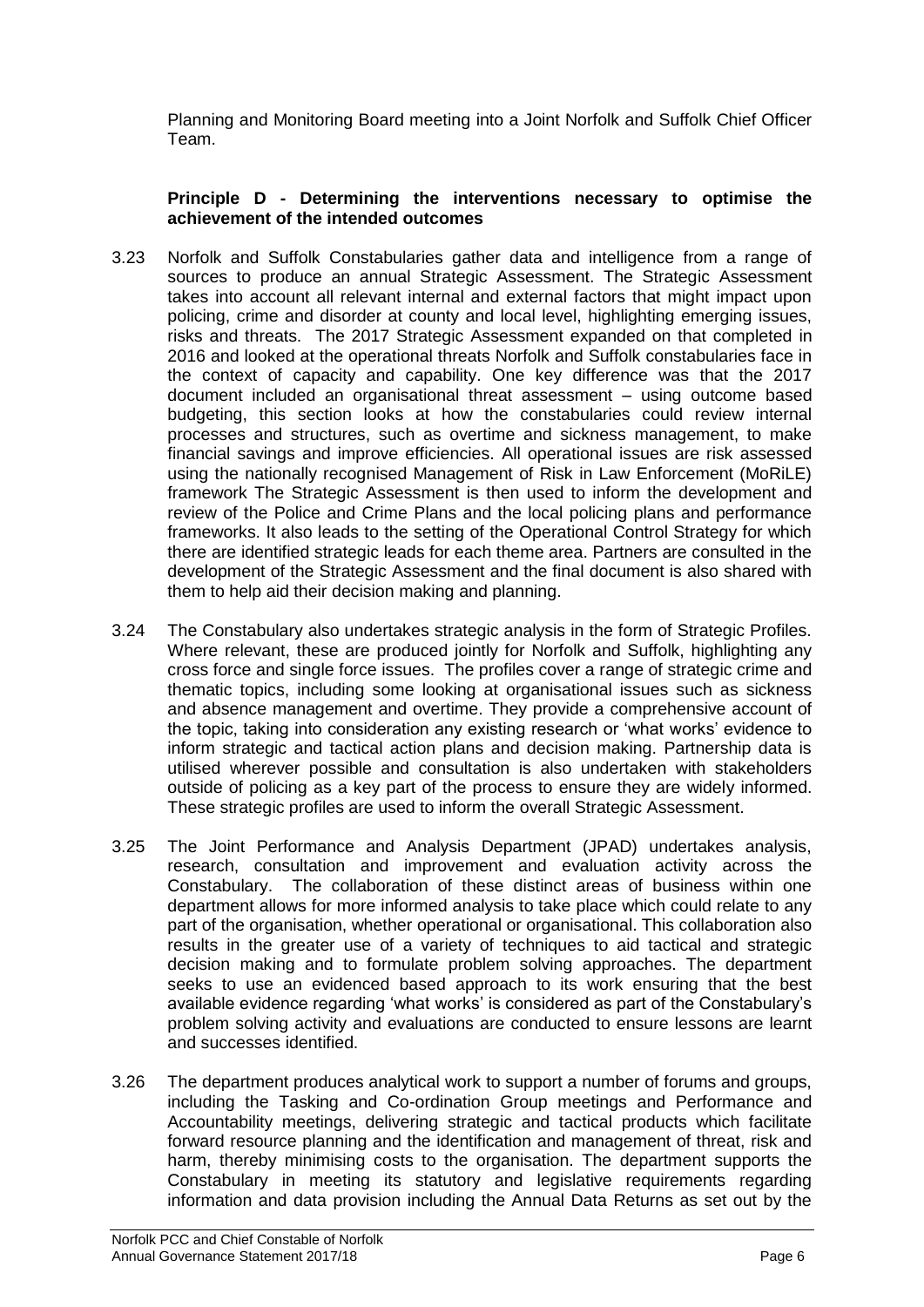Home Office and provision of data for a large proportion of Freedom of Information Requests.

#### **Principle E - Developing the entity's capacity, including the capability of its leadership and the individuals within it.**

- 3.27 Norfolk and Suffolk Constabularies have a Leadership Development Programme called Best I Can Be and run a quarterly series of professional development events as part of the work being delivered under the Leadership Strategy. The Constabularies are also rolling out a Succession Planning and Talent Identification process which utilises career conversations and a nine-box grid matrix to identify and develop potential as part of its overall leadership and workforce planning strategies.
- 3.28 The Leadership Strategy promotes the idea that Leadership is not necessarily about rank. It advocates 'Courageous, Inclusive and Ethical' leadership. It goes further to describe the development of the whole workforce which is engaged not only in day to day activity but also in strategic projects and change programmes.
- 3.29 The Professional Development Review (PDR) process continues to be improved and embedded and work continues to develop an ePDR system.

#### **Principle F - Managing risks and performance through robust internal control and strong public financial management**

- 3.30 The PCC and Chief Constable have Risk Policies in place to ensure that the risks facing the organisation are effectively and appropriately identified, evaluated and reported. The Joint Norfolk and Suffolk (Constabularies) Risk Management Policy includes details of the risk management framework within the governance structure of Norfolk Constabulary.). It sets out risk management requirements and practices that should be undertaken; by whom and when, and outlines the consequences of non-adherence. The policy supports a robust risk management approach for ensuring that strategic objectives are achieved and shows how risk is dealt with, by mitigation and/or escalation to the appropriate level in the organisations. A similar policy has been drawn up by the Norfolk Office of the PCC (OPCC). The Audit Committee routinely sees the Strategic Risk Registers.
- 3.31 The Crime Registry and Audit functions for Suffolk and Norfolk, which are part of the Joint Performance and Analysis Department (JPAD) carries out independent and rigorous audit of crime and incident recording. It provides an objective assessment of how the Constabularies are complying with the National Crime and Incident Recording Standards. The audit reports produced are reviewed by Chief Officers and if areas for improvement are identified, action is allocated and taken accordingly. As necessary, any areas of risk in relation to Crime Data Integrity are also raised at the Force Crime Data Integrity meetings and detailed on the risk register.
- 3.32 As noted in the 2016/17 Annual Governance Statement, following the introduction of Athena (a new major operational policing system) a detailed action plan was introduced to ensure the quality of crime recording was improved to levels that give confidence in the data. In response to this action plan; bespoke training is being delivered to supervisory staff to ensure a greater operational understanding of Crime Data Integrity (CDI). In addition specially trained data quality staff has been introduced to manage the data quality issues currently within the Athena system, supported by quality assurance measures within the business as usual Athena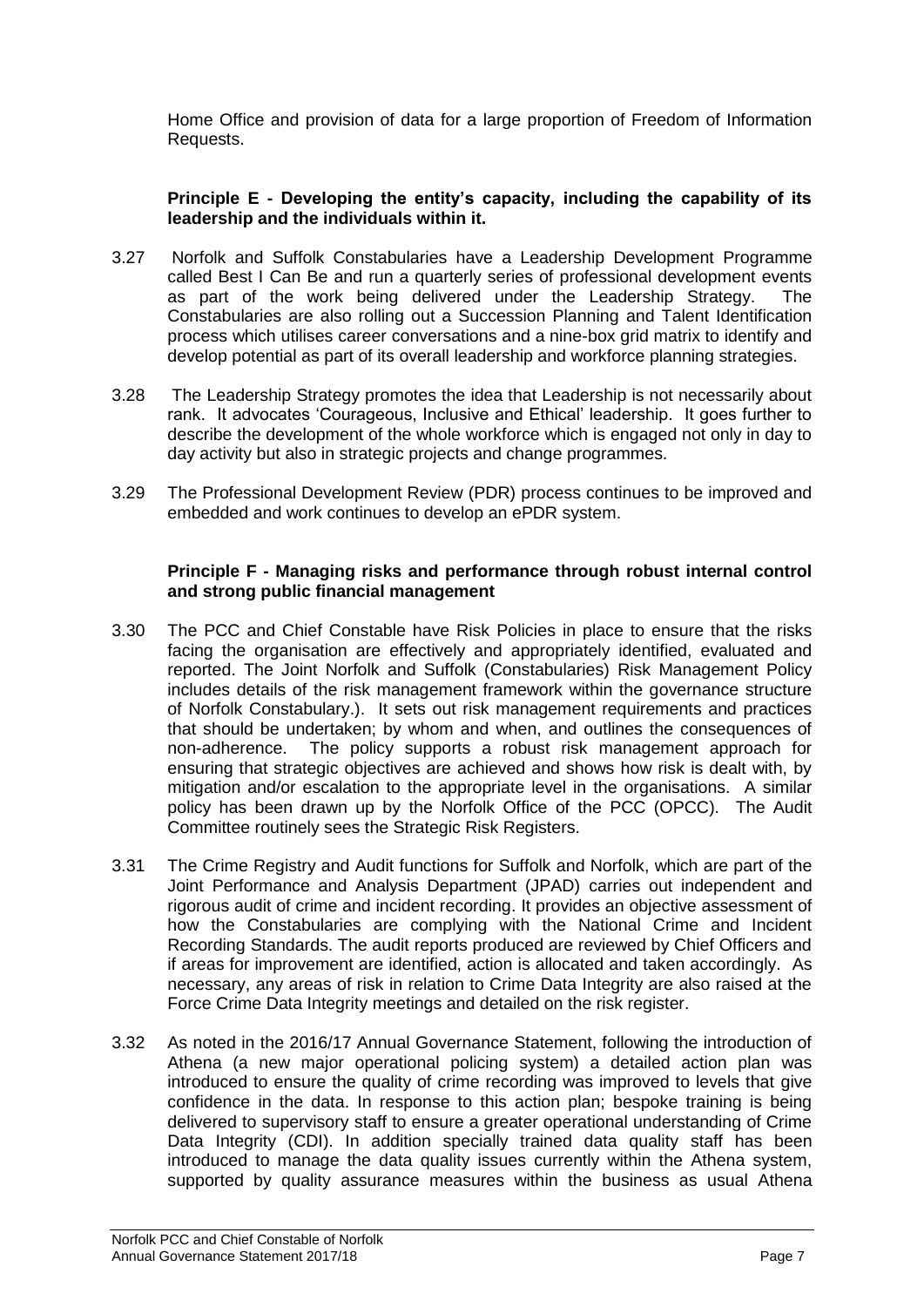processes. Data quality remains a key focus for the organisations with activity coordinated at Athena and Crime Data Integrity meetings

- 3.33 Project Athena remains on the Constabulary Strategic Risk Register. There are strong governance mechanisms in place locally and regionally to manage and monitor Athena risks, issues, developments and changes. The Norfolk and Suffolk Athena Strategic Board oversees all issues and risks as well as monitoring general performance, development of the systems and the Athena change work. Relevant updates are presented to the Joint Organisational Board chaired by the Deputy Chief Constable and all strategic risks and issues also reported into the Joint Chief Officer Team meeting. Regionally the governance matrix extends through the Athena Management Organisation (hosted by Essex) to PCCs and Chief Constables though Athena Management Boards.
- 3.34 Key areas of focus in relation to Athena have included:
	- system performance issues (recent upgrades to the system have improved system performance);
	- the interface between Athena and Police National Computer (manual workarounds have been implemented whilst system developments are being designed and rolled out to permanently resolve the issues);
	- data quality (regular monthly audits are undertaken to identify any issues and ensure crime data integrity, reporting into Chief Officers); and
	- the ability to access, query and extract management information (two change control notices have been developed and are being considered through the regional Athena governance mechanisms in order to provide alternate management information functionality and local options are also being considered).
- 3.35 As referenced in paragraphs 3.31 and 5.5, the Crime Registrar's team conducts regular audits of the Constabulary's Crime Data Integrity (CDI) compliance. These audits have highlighted a risk regarding the grading level the force may receive following its HMICFRS CDI inspection. There are various reasons for this, but primarily a failure to adequately record, or negate, allegations of crime at the first point of contact; often within the Violent Crime classification will impact on the grading. The local situation is being monitored by the CDI Group, chaired by T/ACC Sanford. Audit has been increased, visits to forces obtaining 'Good' grades have recently taken place to look at best practice, a member of the Norfolk audit team has supported HMICFRS in undertaking other inspections and the Norfolk 2020 team is currently reviewing working practices within the Control Room.
- 3.36 Even with the additional flexibility available to the PCC for precept increases in 2018/19 and 2019/20; over the medium term, real terms reductions to balance the budget are required to protect reserves, finance inflation and pay awards (the public sector pay cap has been lifted) and meet operational demand pressures. By the end of the current year some £34m of annually recurring savings will have been found. Over the MTFP period to 2021/22 a further £9.2m is estimated to be required of which £4.6m has been identified. An earlier start was made on the 2018/19 budget and MTFP processes and this gave opportunity for the Chief Constable and PCC to take measured decisions as regards the budget reductions and investments that were required for 2018/19. Reserves of £5.5m are planned to be used over the MTFP period reducing them to around £10m, the minimally acceptable level, by 31 March 2022. Operational demands continue to put pressure on the budget and there was a budget overspend in 2017/18.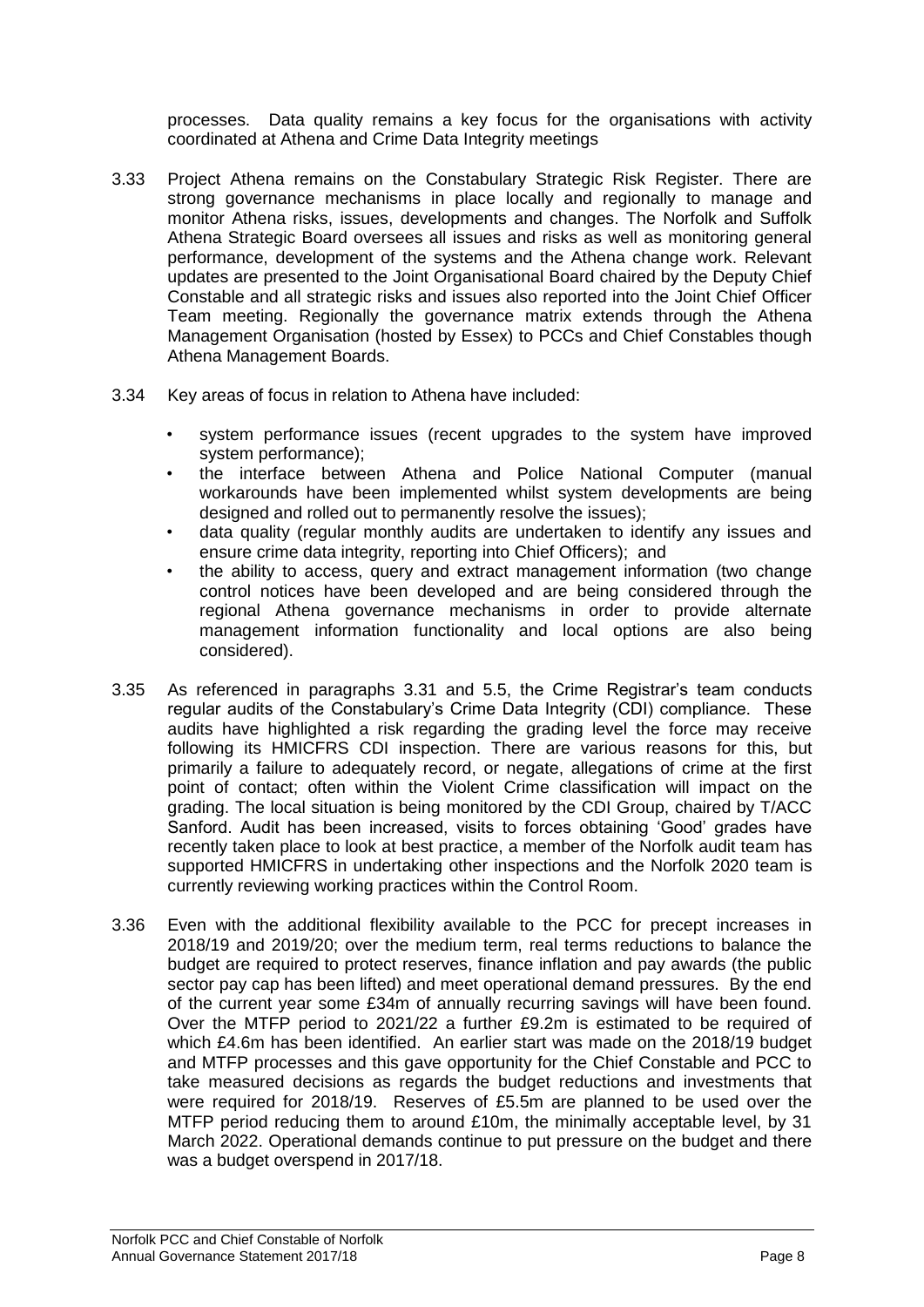#### **Principle G - Implementing good practices in transparency, reporting, and audit to deliver effective accountability**

- 3.37 The Commissioner has a statutory duty to produce and publish an Annual Report which details performance for the previous year against the objectives and performance measures set in the Annual Policing Plan. Financial performance against the revenue budget, capital programme and levels of reserves is reported regularly through the Police Accountability Forum. The Annual Report and financial performance papers are published on the OPCC website.
- 3.38 The OPCC has received an award (for the third year running) for the quality of its website, which includes the transparency requirements set out by Regulations.
- 3.39 The Audit Committee (now meeting in public) has overseen the full programme of internal and external audit activity. See para 4.5 below.

#### **4. Review of Effectiveness**

- 4.1 The PCC and Chief Constable have responsibility for conducting an annual review of the effectiveness of the governance framework, including the system of internal control.
- 4.2 This review of effectiveness is informed by the work of executive managers within the Constabulary and the OPCC who have the responsibility for the development and maintenance of the governance environment, the head of internal audit's annual report and also by comments made by the external auditor and other review agencies and inspectorates.
- 4.3 A full report was presented to the April meeting of the Audit Committee and the groups and processes that have been involved in maintaining and reviewing the effectiveness of internal control include the following:

## **4.4 Corporate Governance Working Group**

4.4.1 This Group has been established to review the corporate governance framework and systems of internal control and to oversee the preparation of this Annual Governance Statement. The group comprises the Chief Executive of the PCC, the PCC's and Chief Constable's Chief Finance Officer, the Head of Strategic, Business and Operational Services and the Head of Joint Finance together with one co-opted member of the Audit Committee. The officers have involvement in the oversight of the governance framework and its processes and are in a position to review its effectiveness.

#### **4.5 Internal Audit**

4.5.1 Internal audit (delivered under contract by TIAA from 1 April 2015) provides independent and objective assurances across the whole range of the PCC's and Constabulary's activities and regularly presents findings to the Audit Committee of the PCC and Chief Constable. TIAA has taken a managed audit approach in conjunction with external audit to ensure that all necessary areas of compliance are covered. The audit programme for the year was prepared and agreed with the PCC and Chief Constable following a risk based assessment. The managed audit approach has been developed successfully over past years, in agreement with external audit to bring further efficiency to audits. At each meeting of the Audit Committee the Head of Internal Audit also presents a 'Follow-Up' Report which sets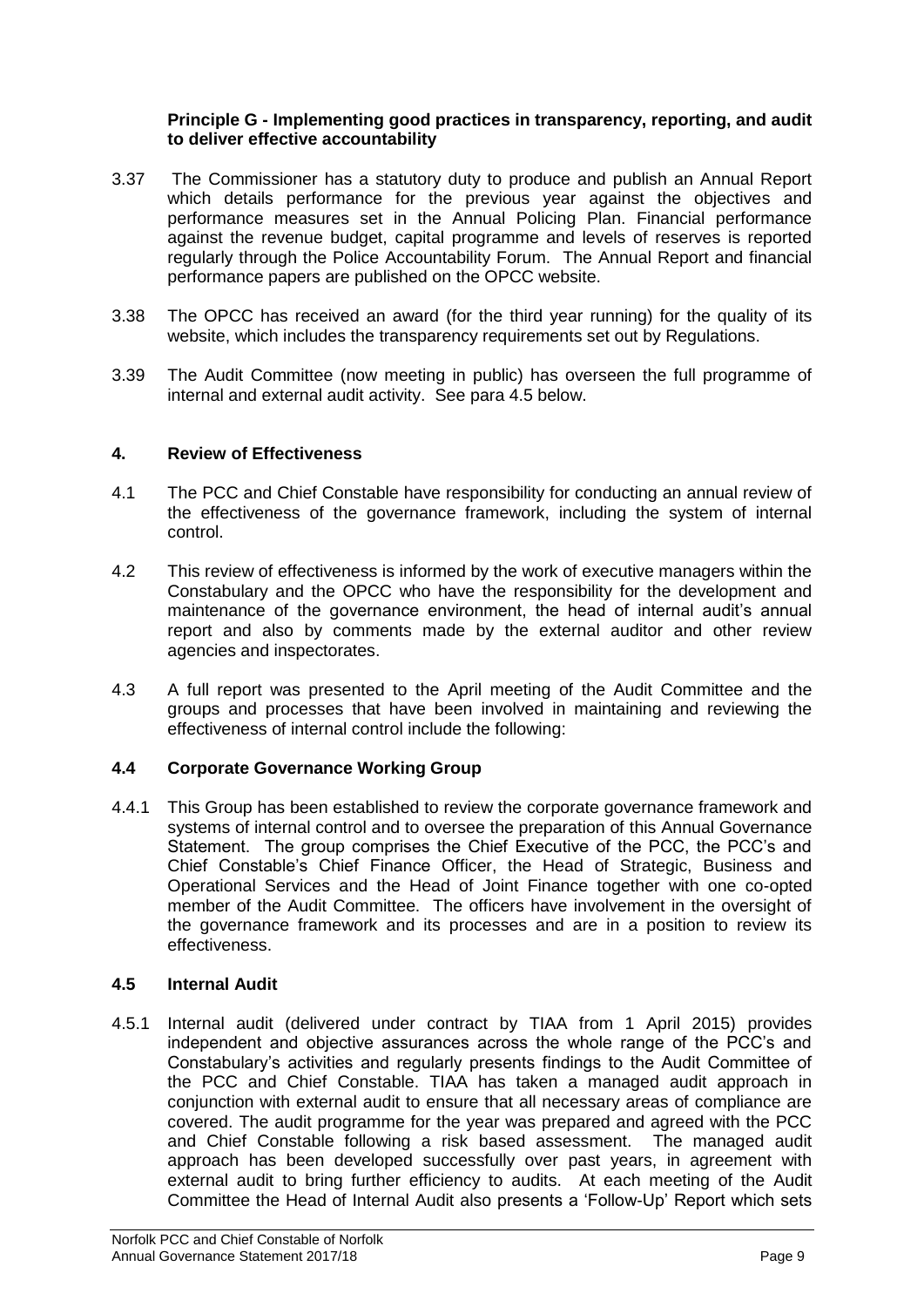out the numbers of implemented recommendations and those which remain outstanding.

- 4.5.2 The external auditor (Ernst and Young LLP), re-appointed by Public Sector Auditor Appointments in 2017) is able to place reliance on the work of internal audit.
- 4.5.3 Internal audit is required to give an overall opinion on the adequacy and effectiveness of the framework of the internal control and risk management environment.
- 4.5.4 The overall opinion for 2017/18 from the Head of Internal Audit was:

"TIAA is satisfied that, for the areas reviewed during the year, the Police and Crime Commissioners for Norfolk and Suffolk and Chief Constables of Norfolk and Suffolk Constabularies have reasonable and effective risk management, control and governance processes in place. Also, there was evidence to support the achievement of value for money with regard to economy, efficiency or effectiveness of the systems reviewed. This opinion is based solely on the matters that came to the attention of TIAA during the course of the internal audit reviews carried out during the year and is not an opinion on all elements of the risk management, control and governance processes or the ongoing financial viability which must be obtained by the Police and Crime Commissioners for Norfolk and Suffolk and Chief Constables of Norfolk and Suffolk Constabularies from its various sources of assurance."

The Head of Internal Audit's Annual Report also includes the following statement:

"Control weaknesses: There were 8 areas reviewed by internal audit where it was assessed that the effectiveness of some of the internal control arrangements provided 'limited' assurance'. Recommendations were made to further strengthen the control environment in these areas and the management responses indicated that the recommendations had been accepted. It is noted that management directed internal audit to the weak areas, to assess the controls and support the organisations to improve on these areas. Action has already commenced on improvements to the control areas, which reduced the overall number of urgent recommendations and supports a positive overall opinion."

More information on the 'Limited Assurance' audits is set out in paragraph 5.2.

#### **4.6 External Audit and Other External Review Bodies**

- 4.6.1 External Audit provides a further source of assurance by reviewing the annual accounts and value for money assessment and reporting upon internal control processes and any other matters relevant to their statutory functions and codes of practice. An unqualified audit report was issued on the 2016/17 Statement of Accounts at the end of September 2017 together with an unqualified value for money conclusion. The External Auditor's Annual Audit Letter was issued in October 2017 and it did not identify any matters to be addressed.
- 4.6.2 The Constabulary is subject to almost continuous review by Her Majesty's Inspector of Constabulary and Fire Service (HMICFRS) and a number of inspections were carried out over the period. Reports relating to Norfolk can be found on HMIC website:-

<https://www.justiceinspectorates.gov.uk/hmicfrs/?type=publications&force=norfolk&s&cat&year>

In the last audit report a number of Areas for Improvement (AFI) were reported on. During the 2017 fieldwork the HMIC considered evidence presented by the force for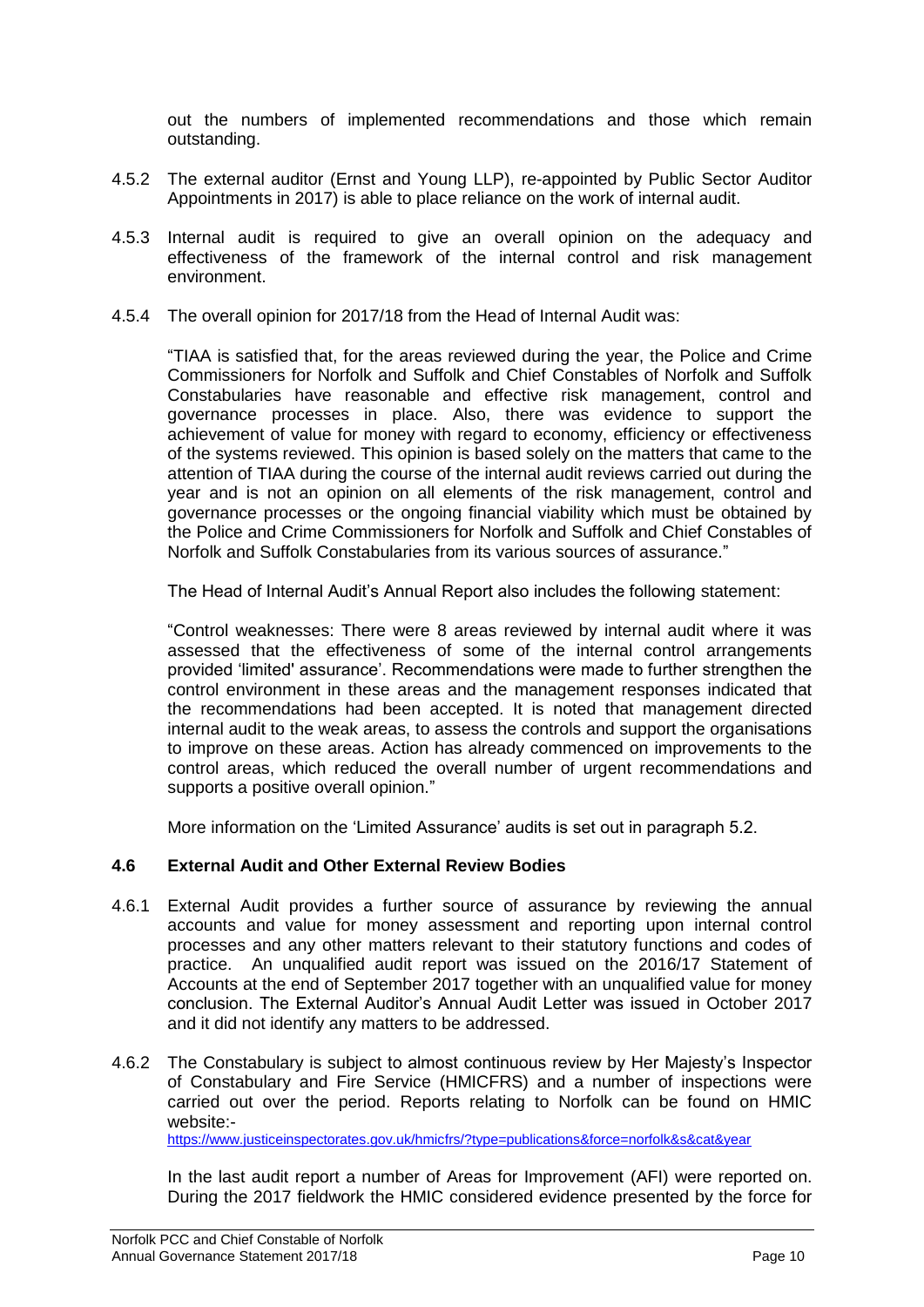those areas in their inspection key lines of enquiry, and accepted the force had improved in those areas. One AFI was carried forward from 2016 (**highlighted in bold).** 

Of note are the following reports (Comments/actions taken by the Constabulary in blue text) -

#### **PEEL: Police Effectiveness 2017**

Only two areas were inspected,

- Protecting vulnerable people Good
- Specialist capabilities ungraded

The Constabulary maintained its gradings for the other three areas

- Preventing crime and tackling anti-social behaviour Outstanding
- Investigating crime and reducing re-offending Good
- Tackling serious and organised crime Good.

Areas for improvement:

#### **The force should ensure that appropriate supervision is put in place consistently to monitor the quality and progress of investigations involving vulnerable people.**

In February 2018 the Force published its Investigation Management Policy for Children and Vulnerable Persons. The policy covers management oversight and investigation review periods with strategic aims to:

**Prepare:** Reduce harm caused to children & vulnerable persons & make the county

a safe place for them to live

**Prevent:** children & vulnerable persons from becoming victims & prevent repeat

victimisation

**Protect:** Safeguard children & vulnerable persons

**Pursue:** Prosecute those responsible for offending against children and vulnerable persons

#### **The force should review its use of DVPOs/DVPNs and Clare's Law to ensure it is making best use of these powers to safeguard victims of domestic abuse**.

Domestic Violence Protection Notices (DVPN) and their associated Orders (DVPO) have been used to good effect across Norfolk since they became available as an additional response to safeguard victims. Their use remains based upon a high risk assessment by the first attending officer at a Domestic crime, using the DASH question set to inform this risk assessment. The vast majority of DVPNs are awarded following request by Custody Investigation Unit which seeks them as part of their safeguarding responsibilities when dealing with perpetrators arrested for domestic related offences. Norfolk is fortunate to have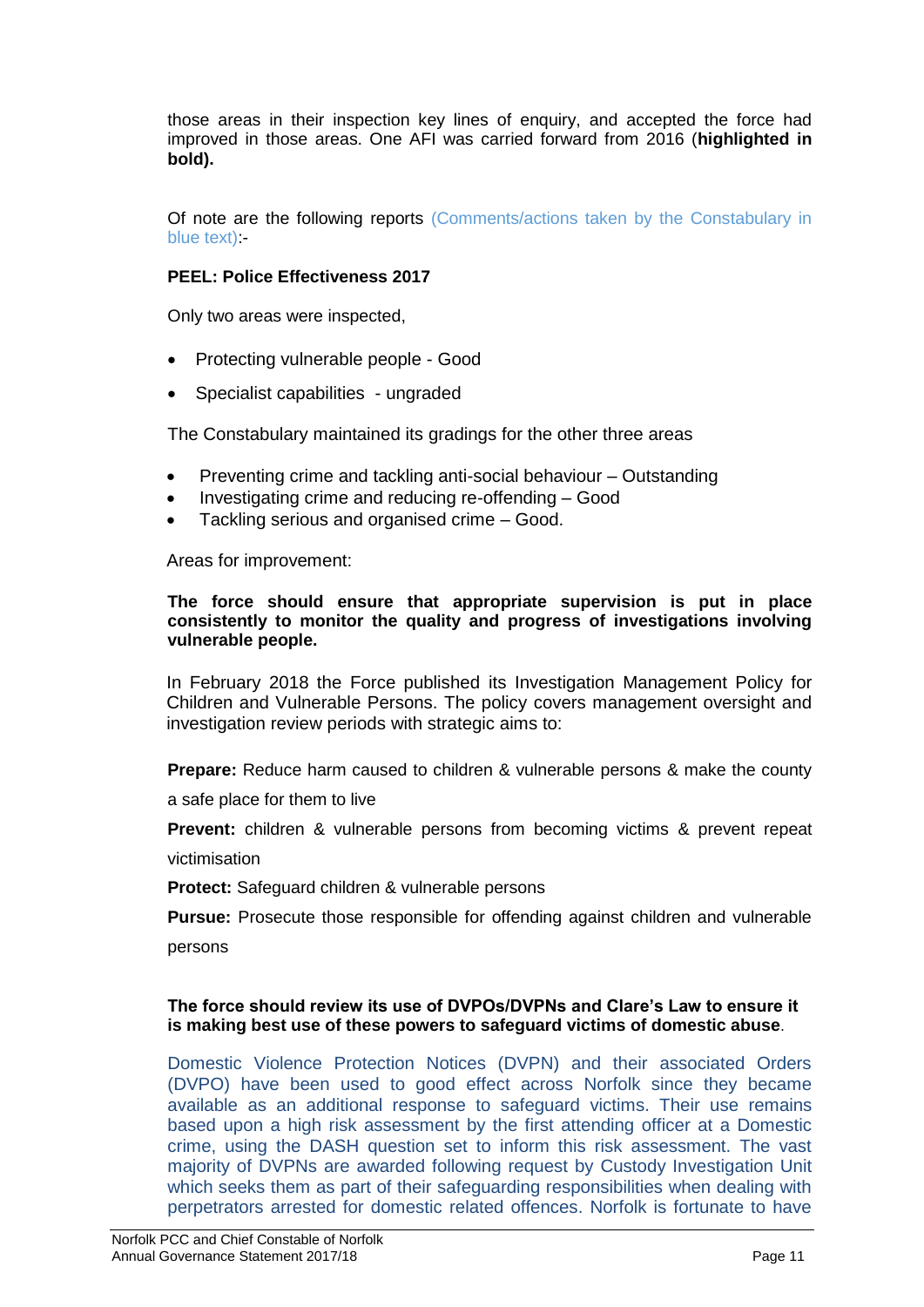an embedded legal services team which manages the process through the magistrate's court. The MASH Domestic Abuse Safeguarding Team (DAST) is made aware of the issue of a Notice and monitors to see if that is turned into an Order at Court. It is then part of the safeguarding planning for the vulnerable victim, as well as the gateway to additional support from the IDVA service, provided by Leeway.

The issuing of DVPN/O is in the process of being formally recorded on the Force Crime and intelligence system, Athena, and this recording is being reviewed by CIU Management at the request of the head of CJS. We are also closely monitoring the new Domestic Violence and Abuse Bill as it contains new Domestic Abuse Protection Notices. The widening of the Notice to include Abuse rather than Violence would be welcome.

Clare's Law, or the domestic Violence Disclosure Scheme (DVDS) process has now been fully embedded into the Domestic Abuse Safeguarding Team (DAST) within Norfolk MASH. This places the process at the heart of the multi-agency environment, which aids the prompt formation of the Multi-Agency Panel to discuss and, where appropriate, agree disclosures. There are three main agency representatives on the panel, being the Police, Children's Services and Leeway (a domestic abuse charity), who provide the Norfolk IDVA service. If disclosure is authorised by the Panel then one of the disclosure team within the DAST will make the disclosure face to face, usually alongside one of the IDVAs. This process has recently been subject to review by the Detective Inspector in charge of the DAST team due to the Child Sexual Offences Disclosure (CSODs) process being brought into the Disclosure Team's terms of reference.

#### **PEEL: Police Efficiency 2017**

HMIC Overall Judgement: Good Areas for Improvement

**The force should undertake appropriate activities to understand fully its workforce's capabilities, in order to identify any gaps and put plans in place to address them. This will enable the force to be confident in its ability to be efficient in meeting current and likely future demand.**

Workforce planning is an ongoing area of development for the force. Current key areas of work are:

- Launch of the new Local Policing Model. The new '2020 model' will help the Constabulary to meet current and future challenges by prioritising the biggest risks to Norfolk's communities, investing in safeguarding, investigations and proactive capabilities.
- Building on the work undertaken in 2016 to centralise workforce data a corporate needs analysis was undertaken, and a force training plan has been completed.
- Detective and Investigators Career Pathway programme has been developed for officers and staff and will be rolled out in 2018.
- A Succession Planning and Talent Identification programme has been drawn up, and will be roll out from February 2018.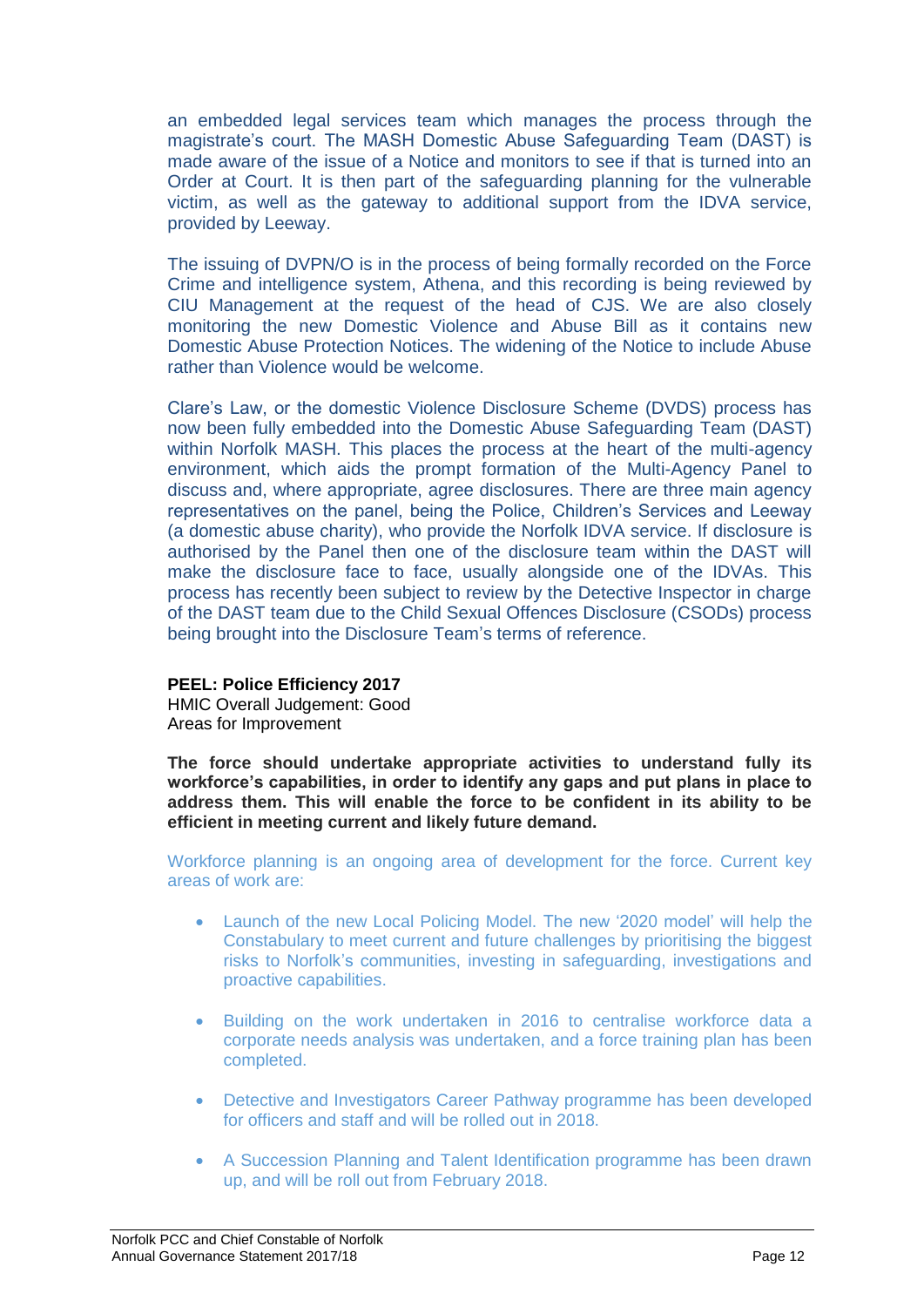#### **PEEL: Police Legitimacy 2017**

HMIC Overall Judgement: Good. Areas for improvement:

#### **The force should improve the quality and timeliness of updates to complainants, including matters of misconduct, in line with IPCC statutory guidance.**

Guidance has been made available on the intranet advising those conducting investigations of their responsibility to update complainants every 28 days with meaningful updates and to make a record of all contacts. Contact with complainants is reviewed during the quality assurance process when the complaint is finalised by PSD. Complaints and conduct matters handled within PSD all include a contact log which includes contact with complainants, witnesses and subjects of the allegations.

#### **The force should improve the level of understanding among its workforce so they can identify and respond appropriately to initial reports of discrimination at the earliest opportunity**

Guidance on how to investigate allegations involving complaints of discrimination is available on the Professional Standards Department Force intranet site. This guidance also points to the Independent Office for Police Conduct guidance on these matters. Further research of the complaints data is required to establish whether there are lessons to be learned. This is covered within initial recruitment and then refreshed within Personal Safety Training.

#### **The force needs to ensure that selection and promotion processes are open and fair, and are perceived to be so by the workforce.**

The National Police Promotion Framework process for Sergeants and Inspectors has been revised and the Constabulary now works with College of Policing in the design of its assessment exercises. Feedback has been positive following the pilot process in the latter part of 2017. The Recruitment and Selection Code of Practice has been drafted and contains appendices concerning promotion at levels above Inspector, and how to manage acting and temporary appointments. The new promotion process, for more senior ranks is being piloted in Norfolk for Superintendents. Again the Constabulary is working with College of Policing in the design of assessments. Additional work is being undertaken to develop a postings framework that will identify when and how posts, particularly Sergeant posts, should be filled.

#### **The force needs to ensure that the staff performance assessment framework is applied consistently and fairly across the entire organisation and that staff consider it valuable in supporting their development**

The PDR process was launched in April 2016 and continues to be developed. A working group with a diverse range of stakeholders is developing this, and running focus groups in their area, for the improved process to go live in April 2018. The overarching aim for the group is to ensure that the PDR process is relevant, not time consuming and appropriate for everyone regardless of their career or development aspirations. Phase 1 of the project is focused upon ensuring that the process is fit for purpose and is being used throughout the organisation, whilst Phase 2 will focus on an online solution to allow easier reporting, tracking and updating of PDRs.

4.6.3 Information Management - Following the audit undertaken by the Information Commissioner's Office (ICO) in April 2016 across Norfolk/Suffolk Constabularies, work has progressed to action the recommendations to help reduce the risk of non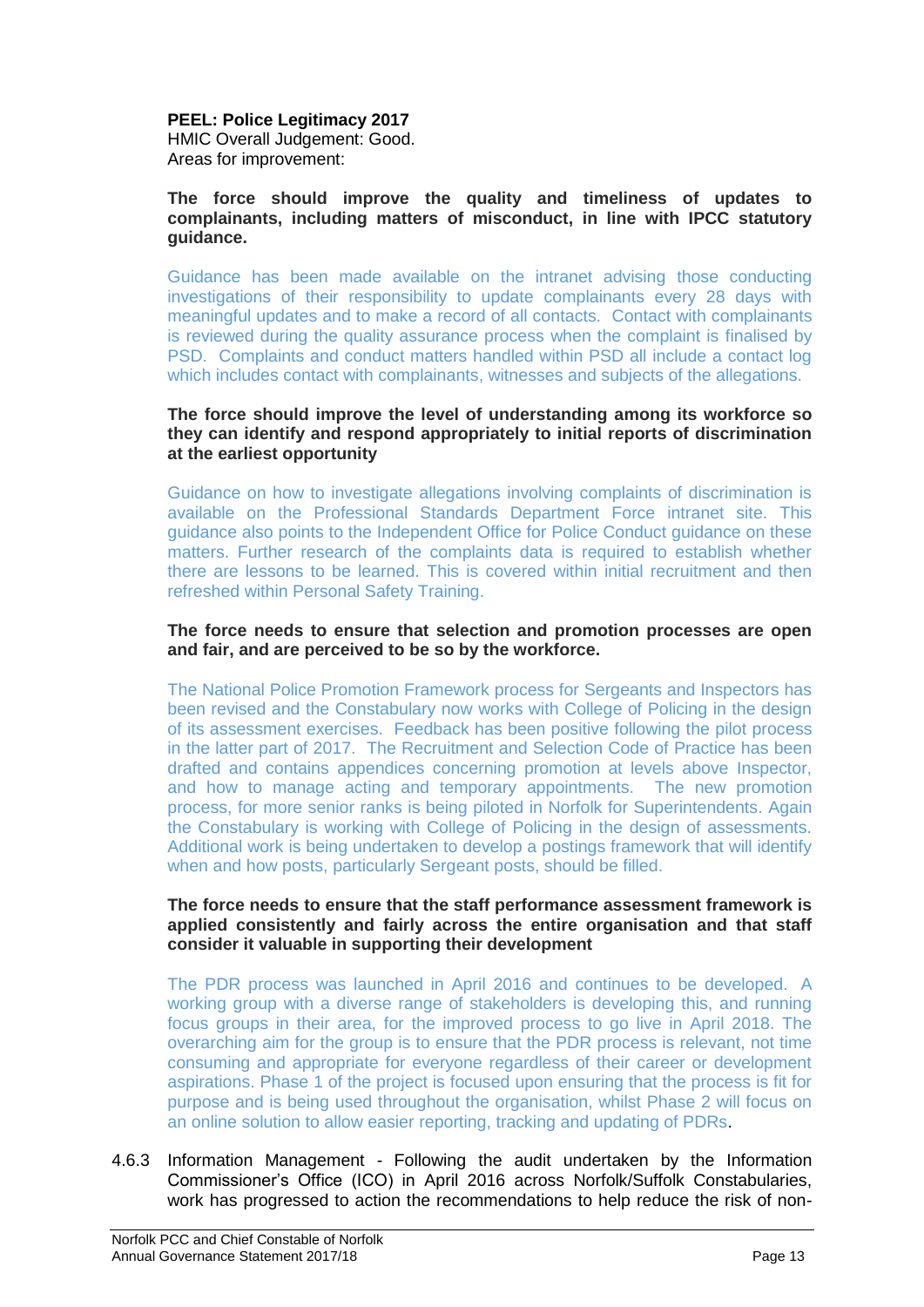compliance with the Data Protection Act. Resourcing levels were reviewed and three temporary appointments, to end March 2019, are in place, addressing the information sharing, auditing and compliance requirements. The audit findings continue to be progressed and managed through the Information Management Steering Group.

4.6.4 Information Management dealt with a number of data breaches in 2017 of which none were referred to the Information Commissioner's Office (ICO) as they have either been contained between the relevant parties or not of serious enough impact to warrant referral. All data breaches reported to Information Management are thoroughly investigated and the final report is considered by the respective force Deputy Chief Constable (Senior Information Risk Owner (SIRO)) for a final decision as to whether to refer to the ICO. At present there is no mandatory requirement to refer data breaches to the ICO, however, this will change when the new Data Protection Act 2018 becomes law in May 2018. High risk data breaches have to be referred to the ICO within 72 hours.

## **4.7 Police and Crime Panel**

4.7.1 The Police and Crime Panel provides checks and balances in relation to the performance of the PCC and scrutinises the PCC's exercise of his statutory functions. The Panel is independent of the PCC and consists of 3 county councillors, 7 district councillors and 2 independent co-opted members.

#### **4.8 Audit Committee**

- 4.8.1 The Committee provides advice, to the PCC and Chief Constable, on audit and governance issues and champions both audit and the embedding of risk management. Specifically, it receives and scrutinises the review of the system of internal control, and agrees and monitors any action plans resulting from those reviews. The Committee regularly reviews its own performance and prepares an annual report for submission to the PCC and Chief Constable.
- 4.8.2 In addition to this the Committee also examines and considers the draft Annual Governance Statement, and reviews the draft accounts of the PCC and Chief Constable to make recommendations in this respect. Also, it reviews the annual draft Treasury Management Strategy, monitors its application during the year and makes recommendations as appropriate.
- 4.8.3 Members have continued to receive briefings and training through the year and one vacancy has been filled.

## **5. Significant Governance Issues**

- 5.1 Those internal control issues identified in the 2016/17 Annual Governance Statement have been subject to follow up by Internal Audit. Reconciliation of tax and national insurance deductions relating to 2015/16 remains outstanding; however, payments have been made to HMRC. The latest positon is that an 'Earlier Year Update' process will be run and HMRC provided with the correct information on the 70 affected staff records.
- 5.2 However, there were eight areas reviewed by internal audit in 2017/18 where it was assessed that the effectiveness of some of the internal control arrangements provided 'limited assurance' (Purchase Cards, Data Quality Arrangements for Athena, Absence Management, Management of Police Information [MOPI], Payroll, Overtime, Expenses and Additional Payments, Corporate Policies and Learning and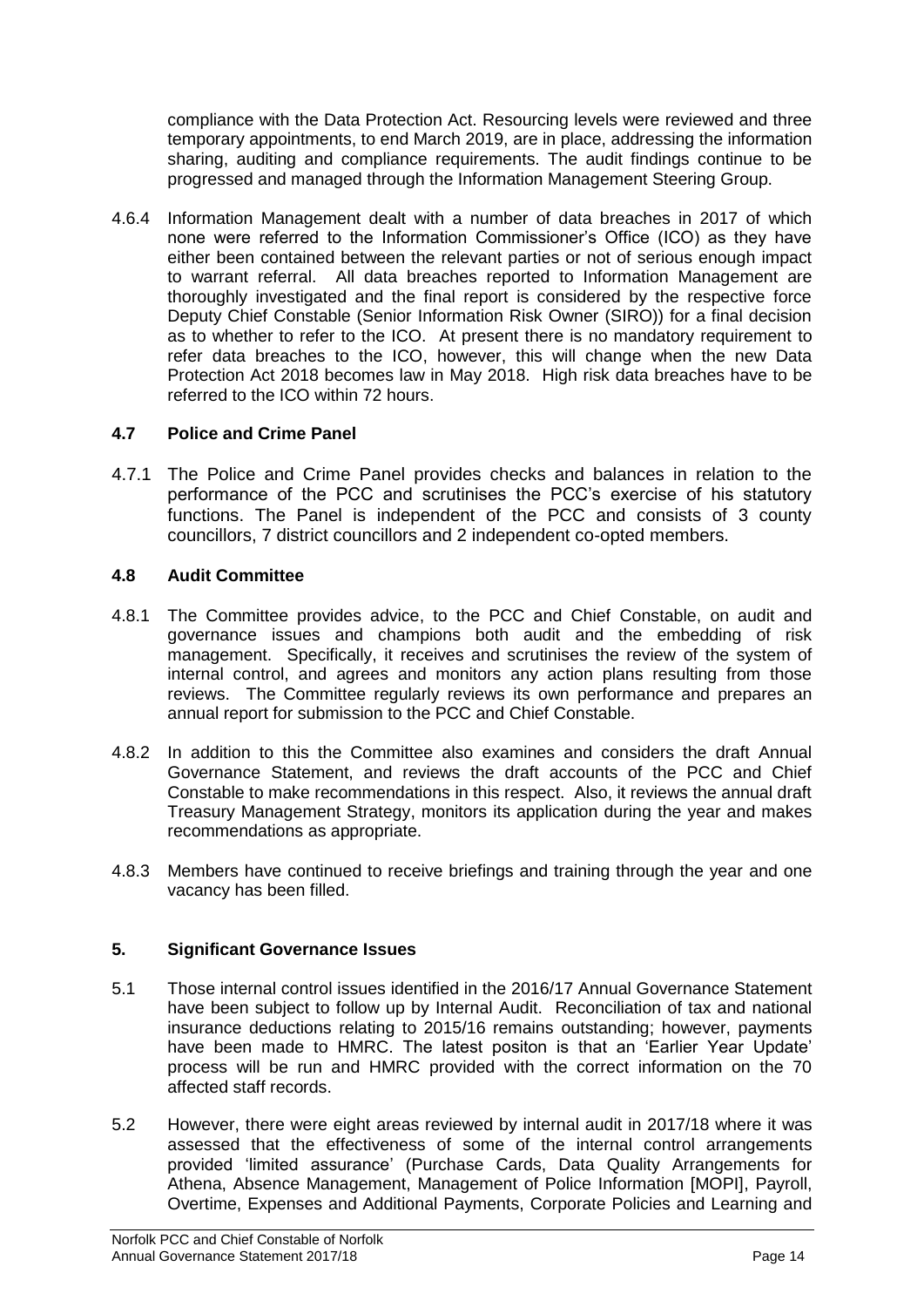Development – Skills). Recommendations were made to further strengthen the control environment in these areas and the management responses indicated that the recommendations had been accepted. A summary of the findings in each business area is set out below:

- The Purchase Cards audit has resulted in a 'limited assurance' assessment for 2 years in a row now. The spending on the cards is not material (£93,000 for April to August 2017) and there is no evidence of any inappropriate use of the cards. The 'limited' assessment arises because there were 5 priority 2 and 3 recommendations; all of which are in hand. A full review of the number of cards in use, the spending being charged to the cards and the policy and procedures will be carried out over the next few months.
- The Athena Data Quality audit recommendations are complex and Athena is referenced elsewhere in this report. The audit report contained 4 priority 2 and 3 recommendations.
- The Absence Management audit identified that the various systems in use record sickness in different ways (not user errors). Further training of managers is needed to ensure that rest days and free days are not included within sickness periods (this does not affect reported sickness figures as 'working days lost' exclude rest and free days). Line managers also need to be reminded of the requirement for Attendance Support Meetings and of the option to refer to occupational health. There were 5 priority 2 and 3 recommendations.
- The Overtime, Expenses and Additional Payments audit has revealed examples of invalid claims not complying with guidelines and a risk that expenses could be claimed through two separate systems. There were 4 priority 2 and 3 recommendations.
- The Review of Policies Management has identified policies that are outside the scope of the Policy Unit, and for which accountability is unclear. 25% of policies are past their review date although this is a big improvement on the 81% when the Unit was formed. There were 7 priority 2 and 3 recommendations.

The final 3 'Limited Assurance' audit reports each contain one 'Urgent' (priority 1) recommendation. These relate to serious control failures that need to be put right as soon as possible.

- Compliance with the Management of Police Information (MOPI) requirements is an issue for all police forces. A project has been underway for some time and software developed to interrogate some 35 systems which hold information. Some manual records need to be transferred to electronic format. The matters identified by Internal Audit are known and a Project Board is in place to oversee the activity. The priority 1 recommendation is set out in Appendix A along with the management response and the timetable for dealing with the issue.
- The Payroll audit again highlighted the problem described at 5.1 above and also made recommendations about continuing to ensure there is compliance with IR35 (contractors to be paid via payroll) and about self-certification of on-call payments where an immediate system change is being implemented. The priority 1 recommendation is set out in Appendix A along with the management response and the timetable for dealing with the issue.
- The Learning and Development (L&D) Recording of Police Officer Skills report has identified problems with the recording of skills on the ERP system, especially if the training has not been arranged by L&D. Also the system is not being used effectively to book and fill courses. The priority 1 recommendation is set out in Appendix A along with the management response and the timetable for dealing with the issue.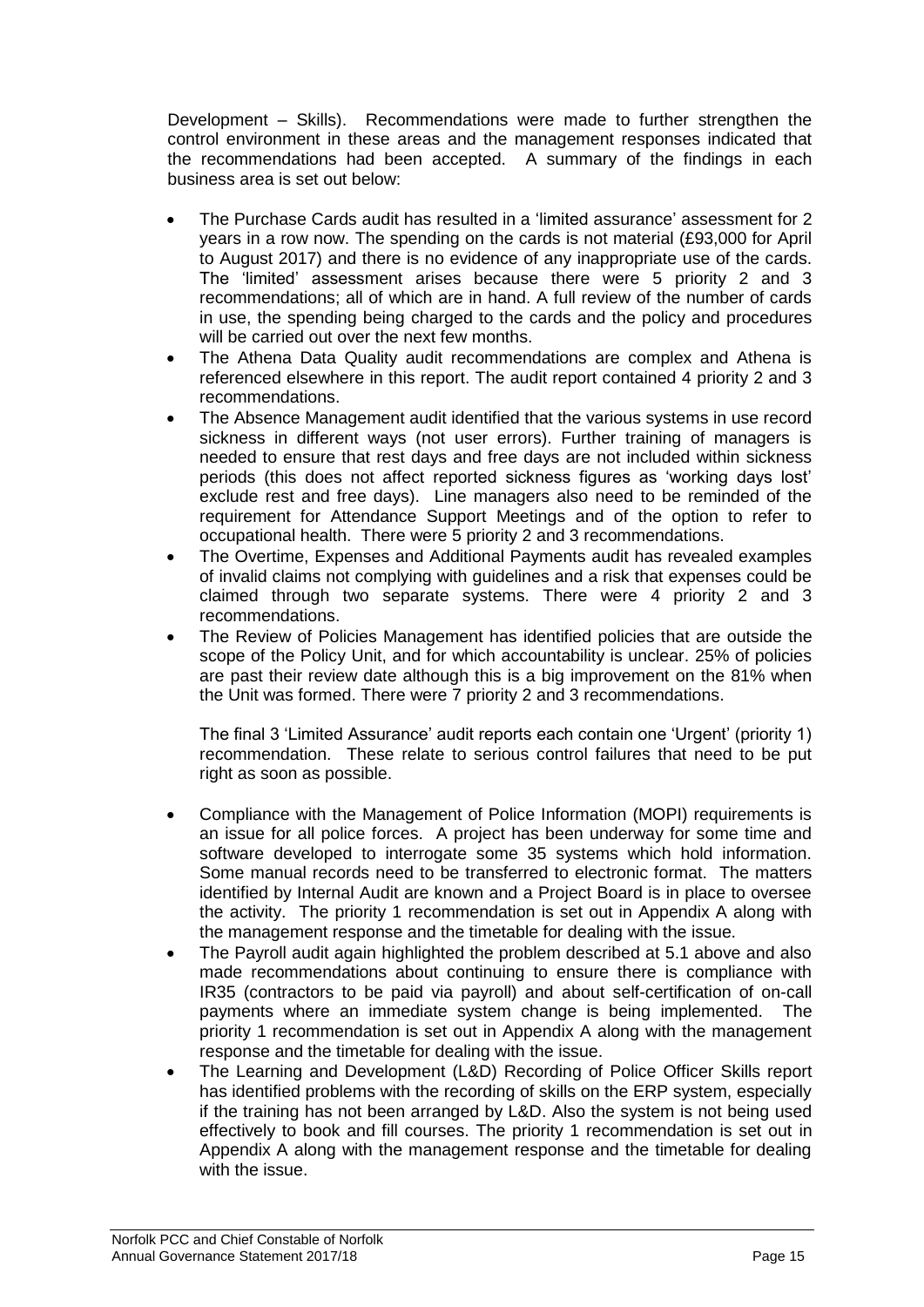- 5.3 In 2016/17 a number of internal audit recommendations made reference to the Enterprise Resource Planning System. A project is underway (commenced May 2017) to ensure that the system is running as efficiently and effectively as possible with business processes aligned and reducing the administrative burden for supervisors and managers.
- 5.4 All recommendations in Internal Audit Reports are subject to follow up with a detailed report being presented to each meeting of the Audit Committee and to the Joint Constabularies Organisational Board (Delivery)

#### **6. Conclusion and Assurance Summary**

- 6.1 This report has highlighted the issues which have been identified during the year and which are being addressed.
- 6.2 The Corporate Governance Working Group has concluded that the governance arrangements are fit for purpose in accordance with the governance framework.
- 6.3 Finally, we are satisfied that this report is an accurate commentary on the governance arrangements in place in the Constabulary and the OPCC and of their effectiveness during this period.

#### **Signed**

Lorne Green Simon Bailey QPM Police and Crime Commissioner for Norfolk Chief Constable of Norfolk

Mark Stokes **Mark Stokes** John Hummersone FCPFA Chief Executive Chief Finance Officer Office of the Police and Crime Commissioner

Date: 24 August 2018

Signed on behalf of the senior staff of the Police and Crime Commissioner for Norfolk and on behalf of the Chief Officers of Norfolk Constabulary.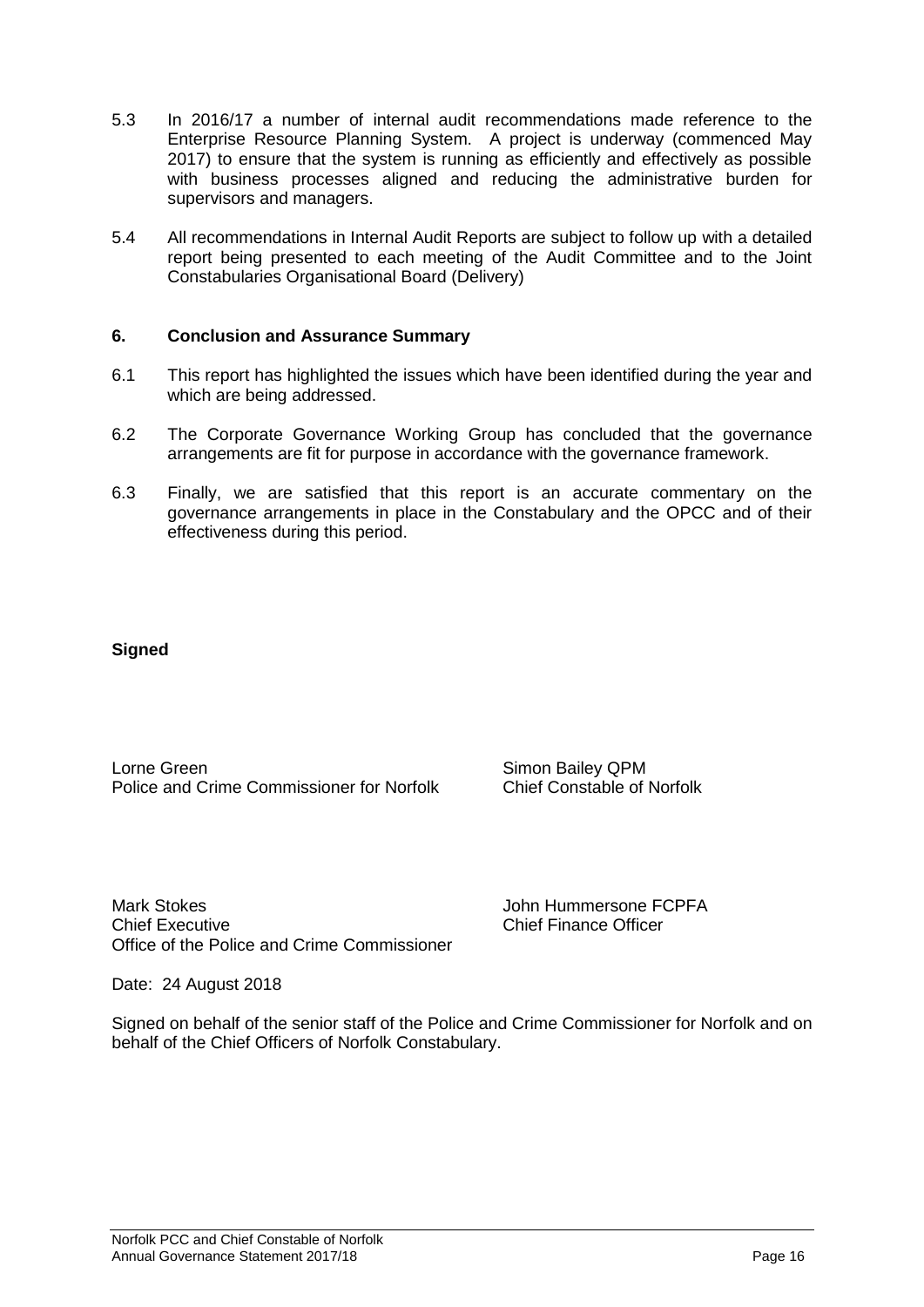## **PAYROLL**

## **APPENDIX A**

| Rec. | <b>Risk Area</b> | <b>Finding</b>                                                                                                                                                                                                                                                                                                                                                            | <b>Recommendation</b>                                                                                                                  | <b>Priority</b> | Latest<br><b>Update</b>                                                                                                                                                                                                                                                                                                                                                                                | Implementation<br><b>Timetable</b><br>(dd/mm/yy) | <b>Responsible</b><br><b>Officer</b><br>(Job Title) |
|------|------------------|---------------------------------------------------------------------------------------------------------------------------------------------------------------------------------------------------------------------------------------------------------------------------------------------------------------------------------------------------------------------------|----------------------------------------------------------------------------------------------------------------------------------------|-----------------|--------------------------------------------------------------------------------------------------------------------------------------------------------------------------------------------------------------------------------------------------------------------------------------------------------------------------------------------------------------------------------------------------------|--------------------------------------------------|-----------------------------------------------------|
| 4    | Compliance       | The Enact system does not have System controls on Enact to be<br>adequate system controls in place for investigated, to ensure Enact forms<br>approving of on-call payments.<br>Audit sample testing identified that<br>Enact allows employees to self-<br>approve on-call payments, as well as<br>those not designated as the authorised<br>signatory for that employee. | $\vert$ can only be approved by the<br>relevant authorised signatory and<br>prevent employees from approving<br>their own Enact forms. |                 | Enact has only one more year 31 August 2018<br>under contract, and the intention is<br>not to renew this product. Instead a<br>review is underway into products<br>that are either already part of the<br>Oracle ERP suite, or integrate into<br>that platform.<br>supplier of EnAct has<br>The<br>developed a solution at no cost to<br>us. The update will be released<br>when testing is completed. |                                                  | Head<br>Οt<br>Transactional<br><b>Services</b>      |
|      |                  |                                                                                                                                                                                                                                                                                                                                                                           |                                                                                                                                        |                 |                                                                                                                                                                                                                                                                                                                                                                                                        |                                                  |                                                     |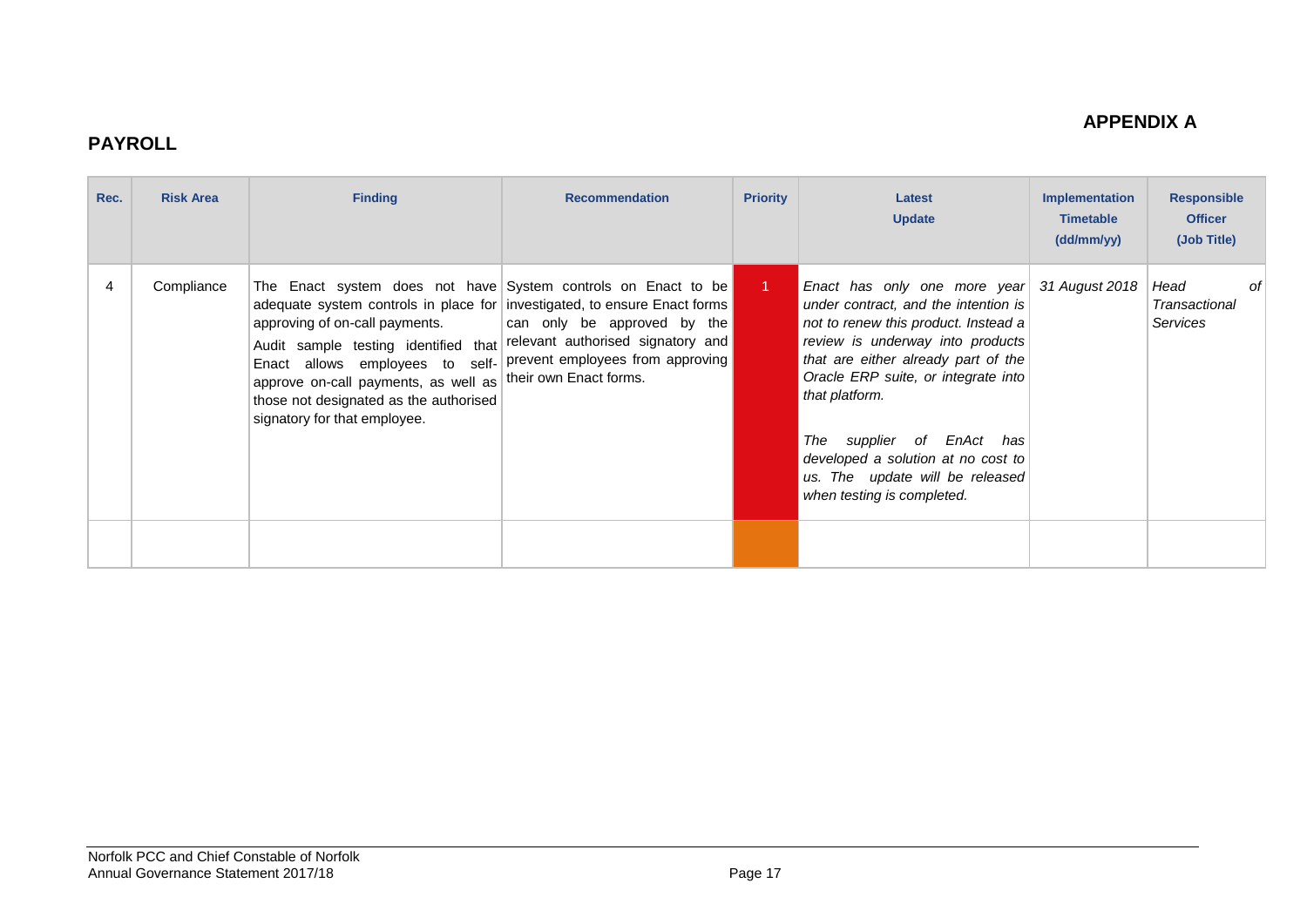# **Management of Police Information**

| Rec. | <b>Risk Area</b> | <b>Finding</b>                                                                                                                                                                                                                                                                                                                                                                                                                                                                                                                                                                                                                                                                                                                                                                                                                                                                                                                                                                                                                                                                                                                                                                                                                                                                                                               | <b>Recommendation</b>             | <b>Priority</b> | <b>Management</b><br><b>Comments</b>                                                                                                                                                                                                                                                                                                                                                                                                                                                                                                                                                                                                                                                                                           | <b>Implementation</b><br><b>Timetable</b><br>(dd/mm/yy) | <b>Responsible</b><br><b>Officer</b><br>(Job Title) |
|------|------------------|------------------------------------------------------------------------------------------------------------------------------------------------------------------------------------------------------------------------------------------------------------------------------------------------------------------------------------------------------------------------------------------------------------------------------------------------------------------------------------------------------------------------------------------------------------------------------------------------------------------------------------------------------------------------------------------------------------------------------------------------------------------------------------------------------------------------------------------------------------------------------------------------------------------------------------------------------------------------------------------------------------------------------------------------------------------------------------------------------------------------------------------------------------------------------------------------------------------------------------------------------------------------------------------------------------------------------|-----------------------------------|-----------------|--------------------------------------------------------------------------------------------------------------------------------------------------------------------------------------------------------------------------------------------------------------------------------------------------------------------------------------------------------------------------------------------------------------------------------------------------------------------------------------------------------------------------------------------------------------------------------------------------------------------------------------------------------------------------------------------------------------------------------|---------------------------------------------------------|-----------------------------------------------------|
| 2    | Directed         | Police information is currently stored $\vert$ A project plan, including allocation<br>on 35 computer systems. The $35$ of resources/IT resources be<br>computer systems that are currently completed, to enhance GENIE and<br>used by the Constabularies are held on $ $ enable the five electronic systems<br>a series of separate, unlinked systems.<br>There is a search engine called GENIE   be incorporated into this search.<br>in place, which provides the capacity to $ $ The project plan to have clear<br>find information in 30 of the 35 systems   target dates and officers assigned  <br>that have been used by the to each action so that progress can<br>Constabularies for recording of police   be monitored accordingly.<br>data. The remaining five electronic<br>systems cannot be searched through<br>GENIE and require separate searches<br>to be made.<br>A project plan has been developed<br>Information<br>Management,<br>within<br>however requires resource allocation<br>and completion to take forward.<br>There is a risk that the other five<br>systems are not fully searched and<br>incorrect information is given out and<br>or incorrect decisions are taken. In<br>addition, hardcopy data is also held<br>and in some cases may need to be<br>checked (refer to recommendation 4). | excluded from the GENIE search to | $\sim$ 1        | It is planned to include these<br>systems in the next phase.<br>We are currently looking at<br><i>implementing the Genie</i><br>Data<br>Quality tools over the information<br>that we currently have in Genie and<br>develop these so that the MoPI<br>grouping and dates can be<br>generated by the system. This has<br>been identified as a greater<br>advantage than having the other<br>systems within Genie at this time<br>due to the inability to target reviews<br>and deletions other than by a<br>manual process of it being<br>triggered by an external input e.g.<br>person writing in for deletion. The<br>Clearcore work will take many<br>months to fully implement this will<br>be totally resource dependent. | 1 April 2020                                            | Records<br>Manager                                  |